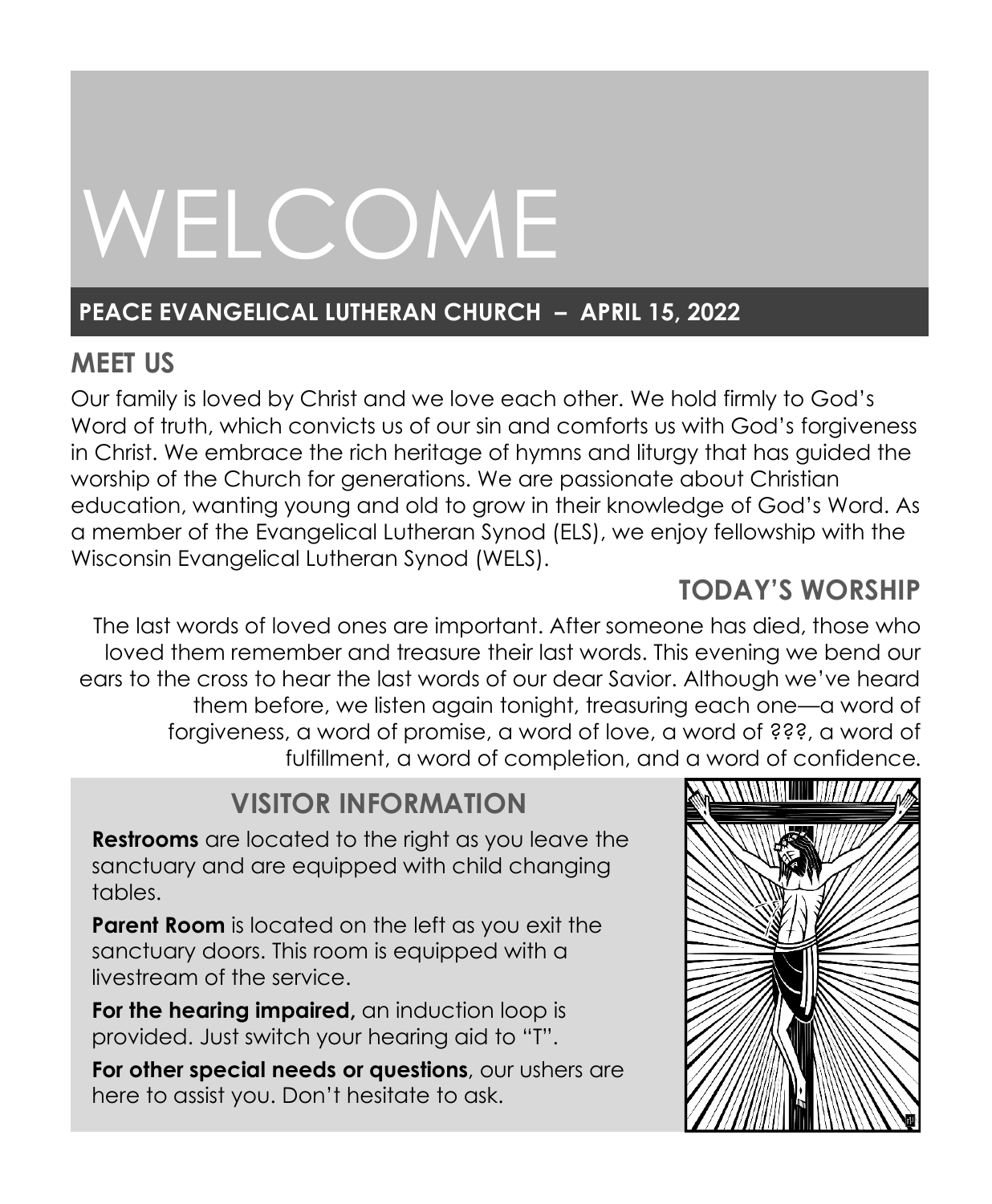

### **EXPLANATION OF GOOD FRIDAY**

Good Friday is the solemn remembrance of Jesus' death on the cross. The English designation of "Good Friday" is apparently a corruption of "God's Friday," although the term is a very fitting one since the Lord's death was for our eternal good.

Good Friday worship is marked by austerity and silence. The music of keyboards and other instruments is minimized or eliminated altogether. The altar, completely stripped of appointments, is normally not used. Instead, one or more lecterns or reading desks serve as the focal points of the service.

The congregation is asked to gather quietly in the sanctuary so that worshipers may contemplate and reflect on their Savior's suffering and death. At the end of the service, the congregation also will leave quietly for meditation and reflection.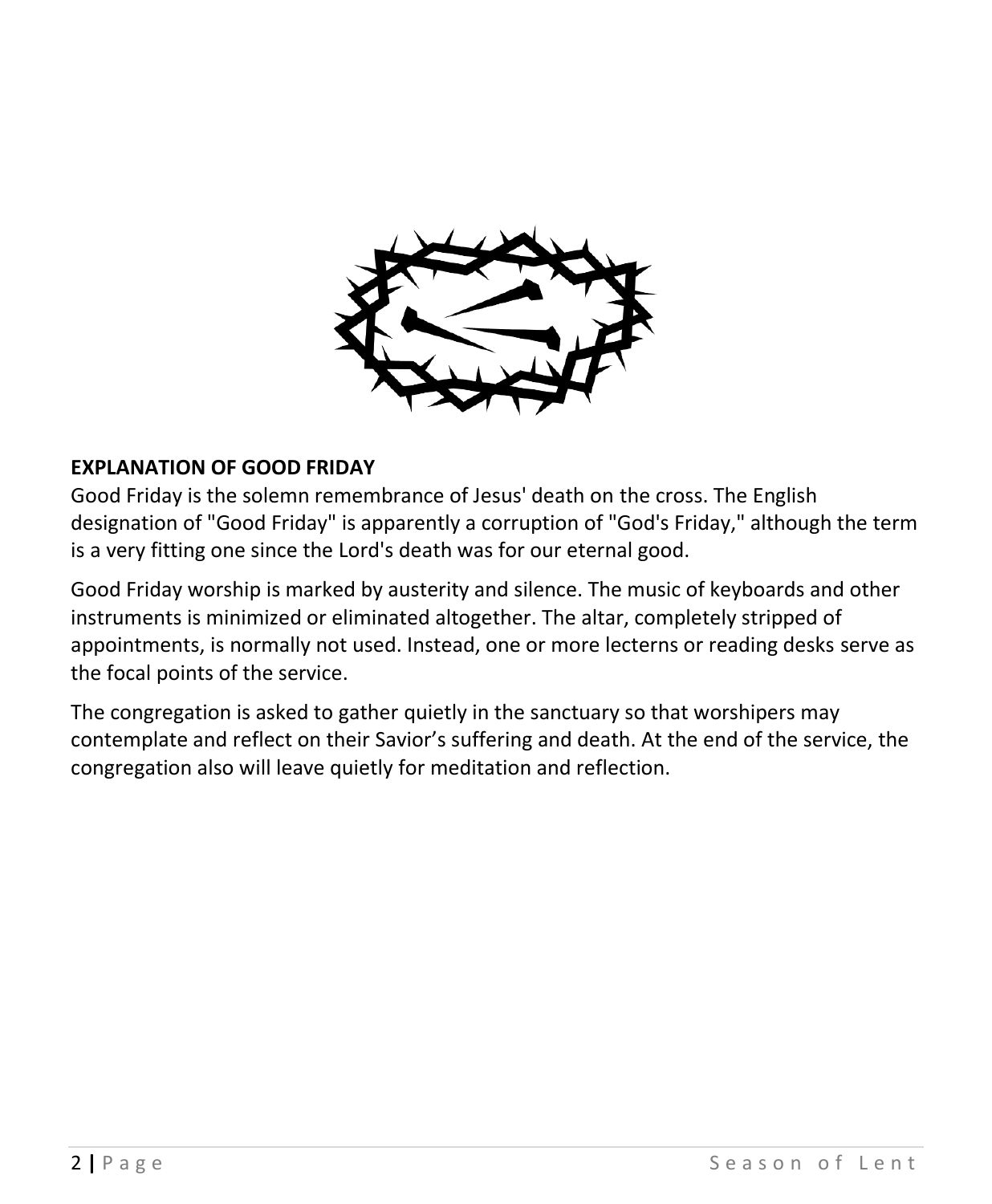# DIVINE SERVICE SPECIAL RITE FOR

### **PRAYER**

God Most Holy, look with mercy on this Your family, for whom our Lord Jesus Christ was willing to be betrayed, be given over into the hands of the wicked, and suffer death upon the cross. Keep us always faithful to Him, our only Savior, who now lives and reigns with You and the Holy Spirit, one God, forever and ever.

### **Amen.**

Verses 1, 2 – Vocalist Verse 3 – All

**HYMN** Beneath the Cross of Jesus │ ELH 330

**OLD TESTAMENT READING** The suffering servant | Isaiah 53

<sup>1</sup>Who has believed our report, and to whom has the arm of the LORD been revealed? <sup>2</sup>He grew up before him like a tender shoot and like a root from dry ground. He had no attractiveness and no majesty. When we saw him, nothing about his appearance made us desire him. <sup>3</sup>He was despised and rejected by men, a man who knew grief, who was well acquainted with suffering. Like someone whom people cannot bear to look at, he was despised, and we thought nothing of him. <sup>4</sup>Surely he was taking up our weaknesses, and he was carrying our sufferings. We thought it was because of God that he was stricken, smitten, and afflicted, <sup>5</sup>but it was because of our rebellion that he was pierced. He was crushed for the guilt our sins deserved. The punishment that brought us peace was upon him, and by his wounds we are healed. <sup>6</sup>We all have gone astray like sheep. Each of us has turned to his own way, but the LORD has charged all our guilt to him. <sup>7</sup>He was oppressed, and he was afflicted, yet he did not open his mouth. Like a lamb he was led to the slaughter, and like a sheep that is silent in front of its shearers, he did not open his mouth.  $8$ He was taken away without a fair trial and without justice, and of his generation, who even cared? So, he was cut off from the land of the living. He was struck because of the rebellion of my people.  $9$ They would have assigned him a grave with the wicked, but he was given a grave with the rich in his death, because he had done no violence, and no deceit was in his mouth.  $^{10}$ Yet it was the LORD's will to crush him and to allow him to suffer. Because you made his life a guilt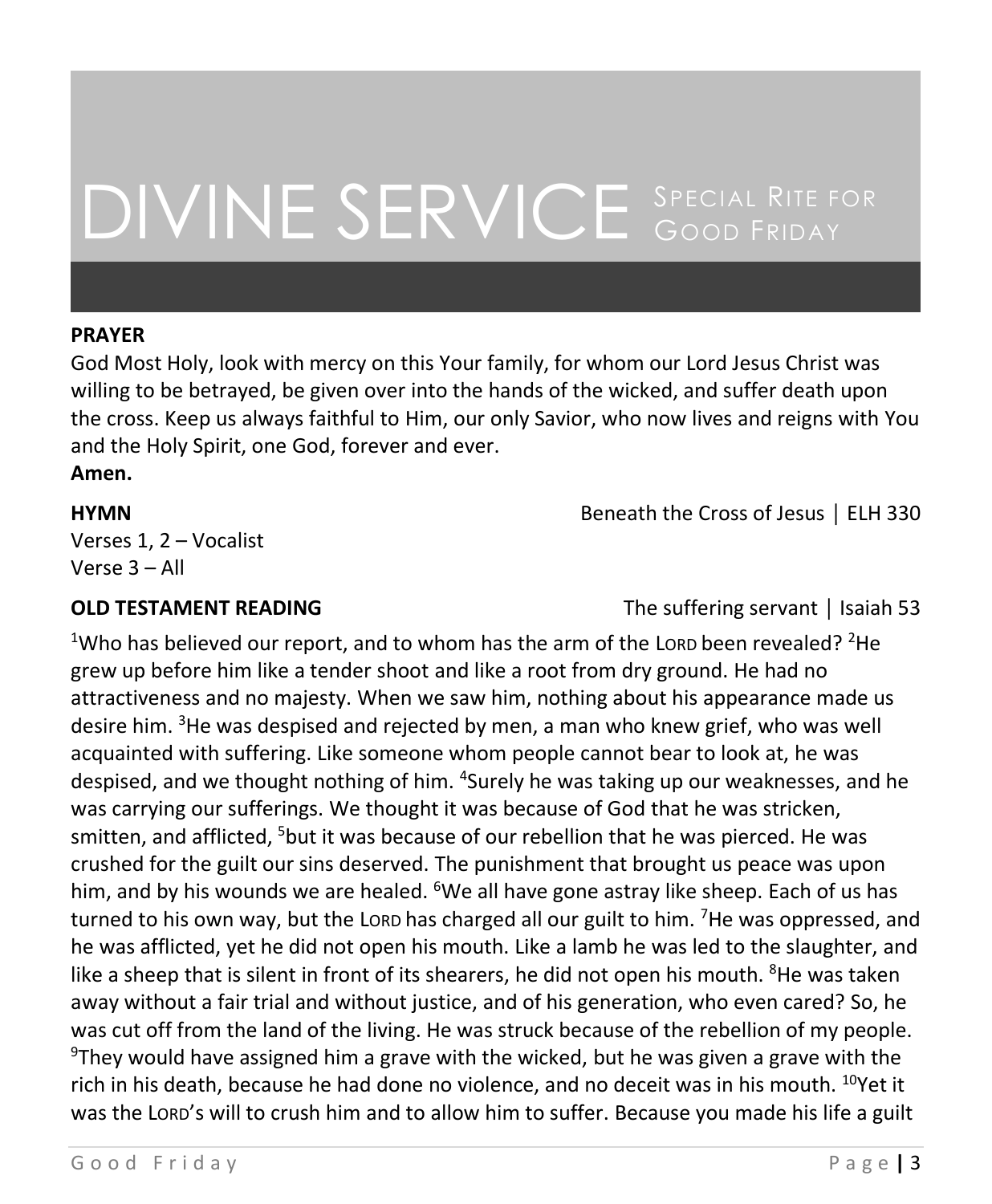offering, he will see offspring. He will prolong his days, and the LORD's gracious plan will succeed in his hand. <sup>11</sup>After his soul experiences anguish, he will see the light of life. He will provide satisfaction. Through their knowledge of him, my just servant will justify the many, for he himself carried their guilt.  $12$ Therefore I will give him an allotment among the great, and with the strong he will share plunder, because he poured out his life to death, and he let himself be counted with rebellious sinners. He himself carried the sin of many, and he intercedes for the rebels.

### **HYMN Stricken, Smitten, and Afflicted** | ELH 297

# FIRST WORD FROM THE CROSS **EXECUTE 23:26-34**

 $^{26}$ As they led him away, they seized Simon of Cyrene, who was coming from the country. They placed the cross on him and made him carry it behind Jesus.  $27A$  large crowd of people was following him, including women who were mourning and wailing for him. <sup>28</sup>Jesus turned to them and said, "Daughters of Jerusalem, stop weeping for me, but weep for yourselves and for your children. <sup>29</sup>Be sure of this: The days are coming when they will say, 'Blessed are the childless women, the wombs that never gave birth, and the breasts that never nursed.'  $30$ Then they will begin to say to the mountains, 'Fall on us!' and to the hills, 'Cover us.'  $31$ For if they do these things to the green wood, what will happen to the dry?"  $32$ Two other men, who were criminals, were led away with Jesus to be executed.  $33$ When they came to the place called The Skull, they crucified him there with the criminals, one on his right and the other on his left. <sup>34</sup> Jesus said, "Father, forgive them, for they do not know what they are doing." They cast lots to divide his garments among them.

**DEVOTION CONSUMING A WORK CONSUMING A WORK OF FORGIVENESS** 

### **HYMN**

O sacred Head, now wounded, with grief and shame weighed down, Now scornfully surrounded with thorns, Thine only crown. O sacred head, what glory, what bliss, till now was Thine; Yet, though despised and gory, I joy to call Thee mine.

Their nails were freshly driven, their hatred clearly shown, When, "Let them be forgiven," was heard at heaven's throne. Your enemies, O Jesus, you loved beyond degree, A love so pure and precious it even pardoned me.

> O Sacred Head, Now Wounded │ ELH 334:1 The Seven Words │ Michael D. Schultz From Christian Worship: A Lutheran Hymnal © 2021. Reprinted under One License #A-721927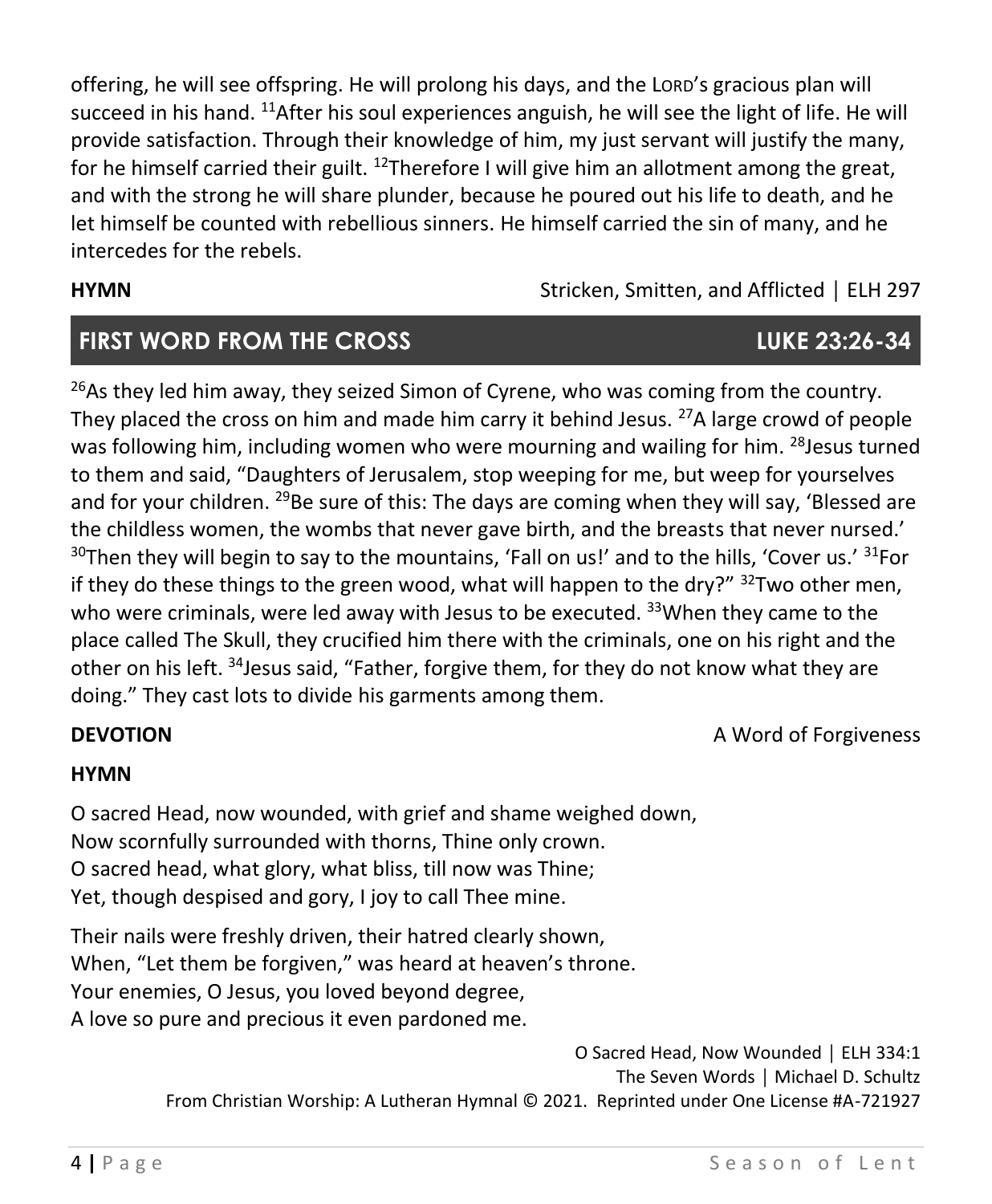# **SECOND WORD FROM THE CROSS LUKE 23:38-43**

 $38$ There was also an inscription written above him: "This is the King of the Jews."  $39$ One of the criminals hanging there was blaspheming him, saying, "Aren't you the Christ? Save yourself and us!" <sup>40</sup>But the other criminal rebuked him. "Don't you fear God, since you are under the same condemnation? <sup>41</sup>We are punished justly, for we are receiving what we deserve for what we have done, but this man has done nothing wrong." <sup>42</sup>Then he said, "Jesus, remember me when you come in your kingdom."  $43$  Jesus said to him, "Amen I tell you: Today you will be with me in paradise."

### **DEVOTION** A Word of Promise

**HYMN Our Blessed Savior Seven Times Spoke** │ ELH 337:3

# **THIRD WORD FROM THE CROSS JOHN 19:25-27**

 $25$ Jesus' mother, his mother's sister, Mary the wife of Clopas, and Mary Magdalene were standing near the cross.  $^{26}$ When Jesus saw his mother and the disciple whom he loved standing nearby, he said to his mother, "Woman, here is your son!" <sup>27</sup>Then he said to the disciple, "Here is your mother!" And from that time this disciple took her into his own home.

### **DEVOTION** A Word of Love

## HYMN **HYMN** Near the Cross was Mary Weeping | ELH 294:1-3

# **FOURTH WORD FROM THE CROSS MATTHEW 27:45-49**

 $45$  From the sixth hour until the ninth hour, there was darkness over all the land.  $46$ About the ninth hour Jesus cried out with a loud voice, saying, *"Eli, Eli, lama sabachthani?* which means "My God, my God, why have you forsaken me?" <sup>47</sup>When some of those standing there heard this, they said, "This fellow is calling for Elijah." <sup>48</sup>Immediately one of them ran, took a sponge, and soaked it with sour wine. Then he put it on a stick and gave him a drink. <sup>49</sup>The rest said, "Leave him alone. Let's see if Elijah comes to save him."

**ADULT CHOIR** How Deep the Father's Love for Us │ Stuart Townsend & Larry Shackley

How deep the Father's love for us, how vast beyond all measure That he should give his only Son to make a wretch his treasure. How great the pain of searing loss. The Father turns his face away

# **DEVOTION** A Word of ???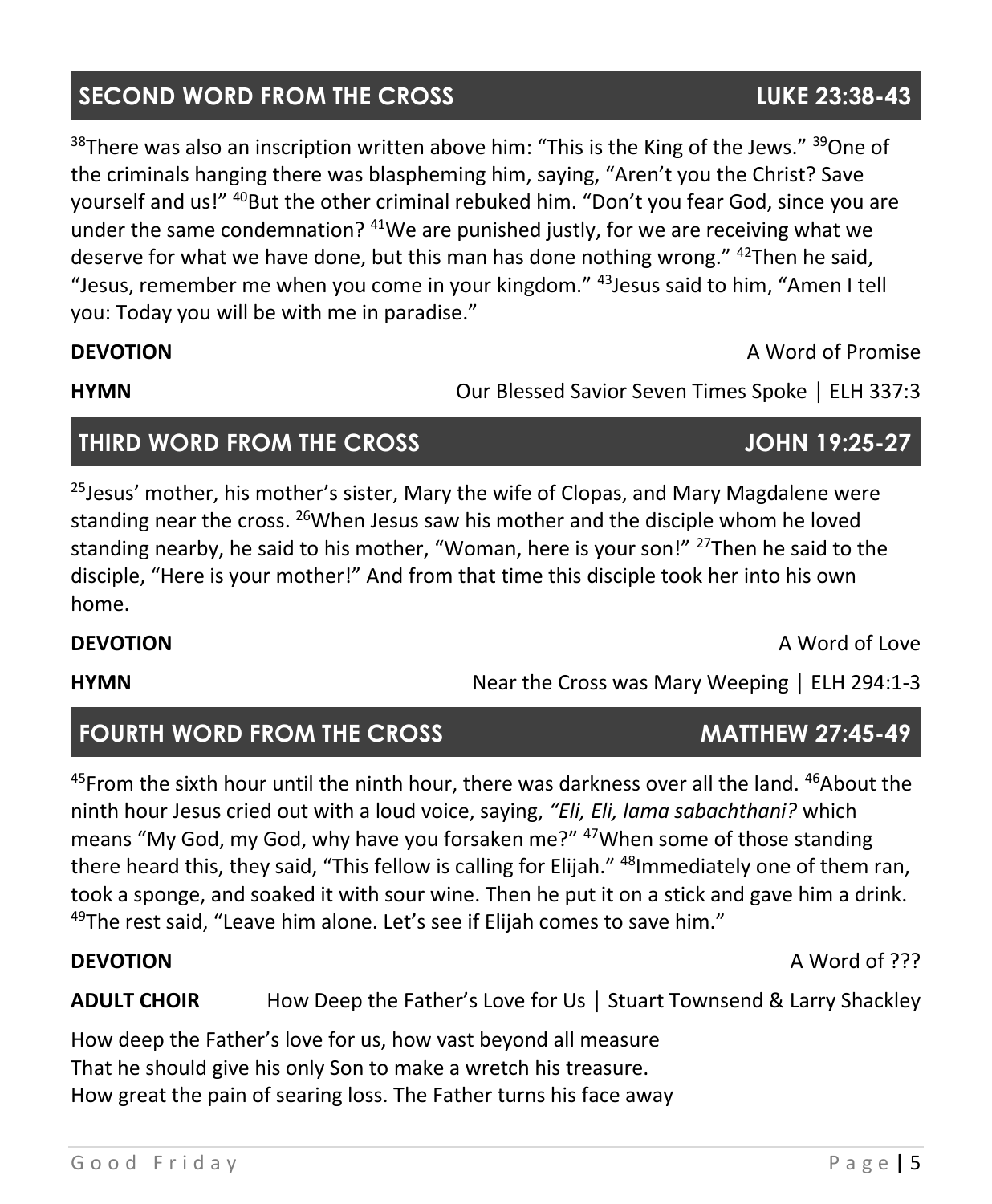As wounds which mar the Chosen One bring many sons to glory. How high, how wide, how deep the Father's love for us.

Behold the Man upon a cross, my sin upon his shoulders. Ashamed, I hear my mocking voice call out among the scoffers. It was my sin that held him there until it was accomplished; His dying breath has brought me life. I know that it is finished. How pure, how strong, how deep the Father's love for us.

I will not boast of anything: no gifts, no pow'r, no wisdom. But I will boast in Jesus Christ: His death and resurrection. Why should I gain from his reward? I cannot give an answer. But this I know with all my heart: his wounds have paid my ransom. How high, how wide, how pure, how strong, How deep the Father's love for us.

> ©1995 and this arr. ©2004 ThankYou Music (admin. by EMI Christian Music Publishing) and Hope Publishing Company. All Rights Reserved. Used by permission: OneLicense #721927

# **FIFTH WORD FROM THE CROSS JOHN 19:28-29**

<sup>28</sup>After this, knowing that everything had now been finished, and to fulfill the Scripture, Jesus said, "I thirst." <sup>29</sup>A jar full of sour wine was sitting there. So they put a sponge soaked in sour wine on a hyssop branch and held it to his mouth.

# **SIXTH WORD FROM THE CROSS JOHN 19:30**

 $30$ When Jesus had received the sour wine, he said, "It is finished!" Then, bowing his head, he gave up his spirit.

**DEVOTION A** Word of Completion

**HYMN** The Lord into His Father's Hands │ ELH 339

# **SEVENTH WORD FROM THE CROSS LUKE 23:44b-46**

 $44...$  and darkness came over the whole land until the ninth hour,  $45$  while the sun was darkened. Then the curtain of the temple was torn in two. <sup>46</sup>Jesus cried out with a loud voice, "Father, into your hands I commit my spirit!" When he had said this, he breathed his last.

**DEVOTION A** Word of Fulfillment

**HYMN** O Dearest Jesus │ ELH 292:1-2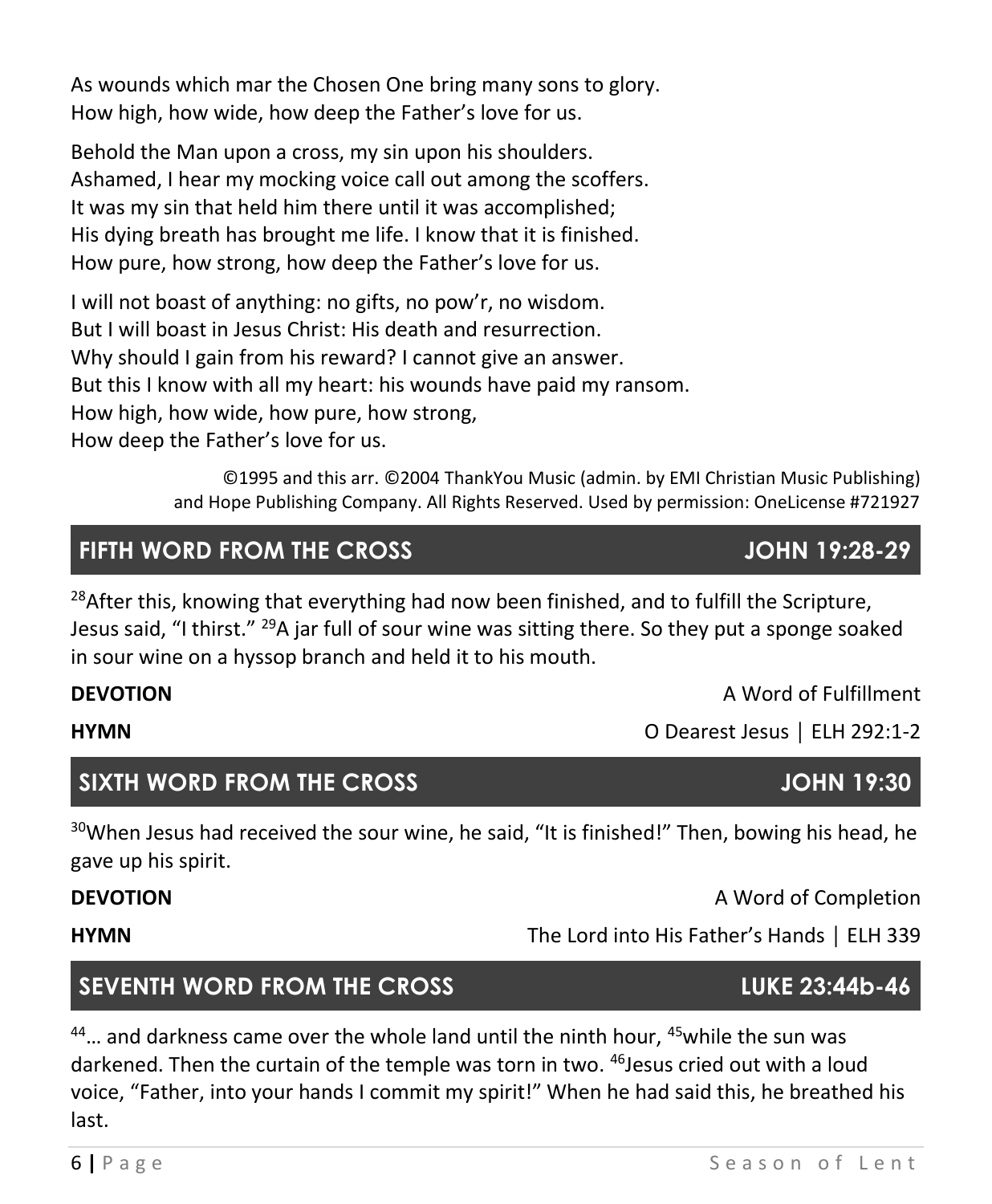### **DEVOTION A** Word of Confidence

**HYMN** Oh, Darkest Woe │ ELH 332:1-2, 5-6

### **OFFERING & FRIENDSHIP REGISTER**

### **PRAYER OF THE CHURCH**

Lord Jesus Christ, in humble awe, in reverent silence, and in solemn trembling, Your people have gathered around Your cross to remember Your death.

O Christ, friend of sinners, have mercy on us; O Christ, Savior and Redeemer, have mercy on us; O Christ, only hope of a lost world, have mercy on us.

At Your cross let us see all the ugliness, horror, and misery that sin, death, and Satan brought into the world and that You willingly took on Yourself. Open our eyes to see that we deserved the death and torments of hell that You suffered for us.

But open our eyes also to see that by Your death You destroyed death, by Your sacrifice You reconciled us with Your Father, and by the blood You shed You purchased us to belong to You forever.

Help us believe that we are worth that much to You. Fill us with joy and peace in believing that we are truly free from condemnation and forgiven by Your Father. Help us dedicate our lives in thankful love to You, who gave Yourself for us.

*Special prayers and intercessions may follow.*

Hear us, O Lamb of God, who bore all sin for us. Amen.

### **LORD'S PRAYER (UNISON)**

Our Father, who art in heaven, Hallowed be Thy name, Thy kingdom come, Thy will be done on earth as it is in heaven. Give us this day our daily bread; And forgive us our trespasses, as we forgive those who trespass against us; And lead us not into temptation, But deliver us from evil. For Thine is the kingdom and the power and the glory forever and ever. Amen.

**DEVOTION DEVOTION** The burial of Jesus │ Matthew 27:57-66

<sup>57</sup>When it was evening, there came a rich man from Arimathea, named Joseph, who was also a disciple of Jesus. <sup>58</sup>He went to Pilate and asked for the body of Jesus. Then Pilate ordered that it be given to him. <sup>59</sup>Joseph took the body, wrapped it in a clean linen cloth,  $60$ and laid it in his own new tomb that he had cut in the rock. He rolled a large stone over the tomb's entrance and left.  $^{61}$ Mary Magdalene and the other Mary were there sitting opposite the tomb.  $62$ On the next day, which was the day after the Preparation Day, the chief priests and Pharisees gathered in the presence of Pilate <sup>63</sup>and said, "Sir, we